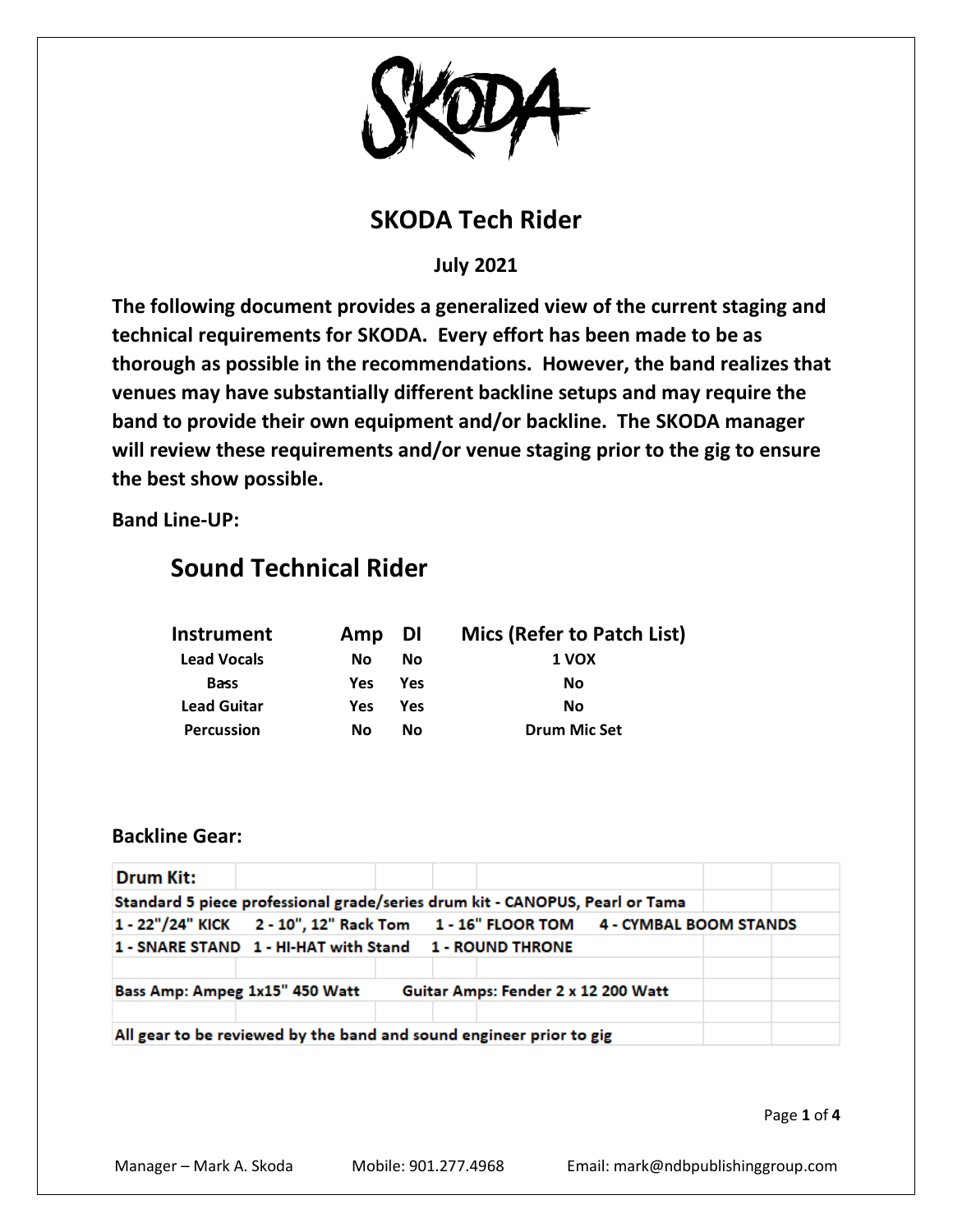

#### **Stage Layout:**



## **Monitor System:**

- **1. Each band member requires a monitor wedge on stage**
- **2. All aux sends need to be independently mixed from FOH console**
- **3. If the venue provides and in-ear system, the band members supply their own custom IEM's**

#### **House Sound System:**

- **1. System should have sufficient amplification and speaker enclosures to cover the venue's capacity**
- **2. System should have even coverage throughout the venue**
- **3. System should be flown whenever possible or appropriately elevated**
- **4. System should be configured in stereo with panning capability**

Page **2** of **4**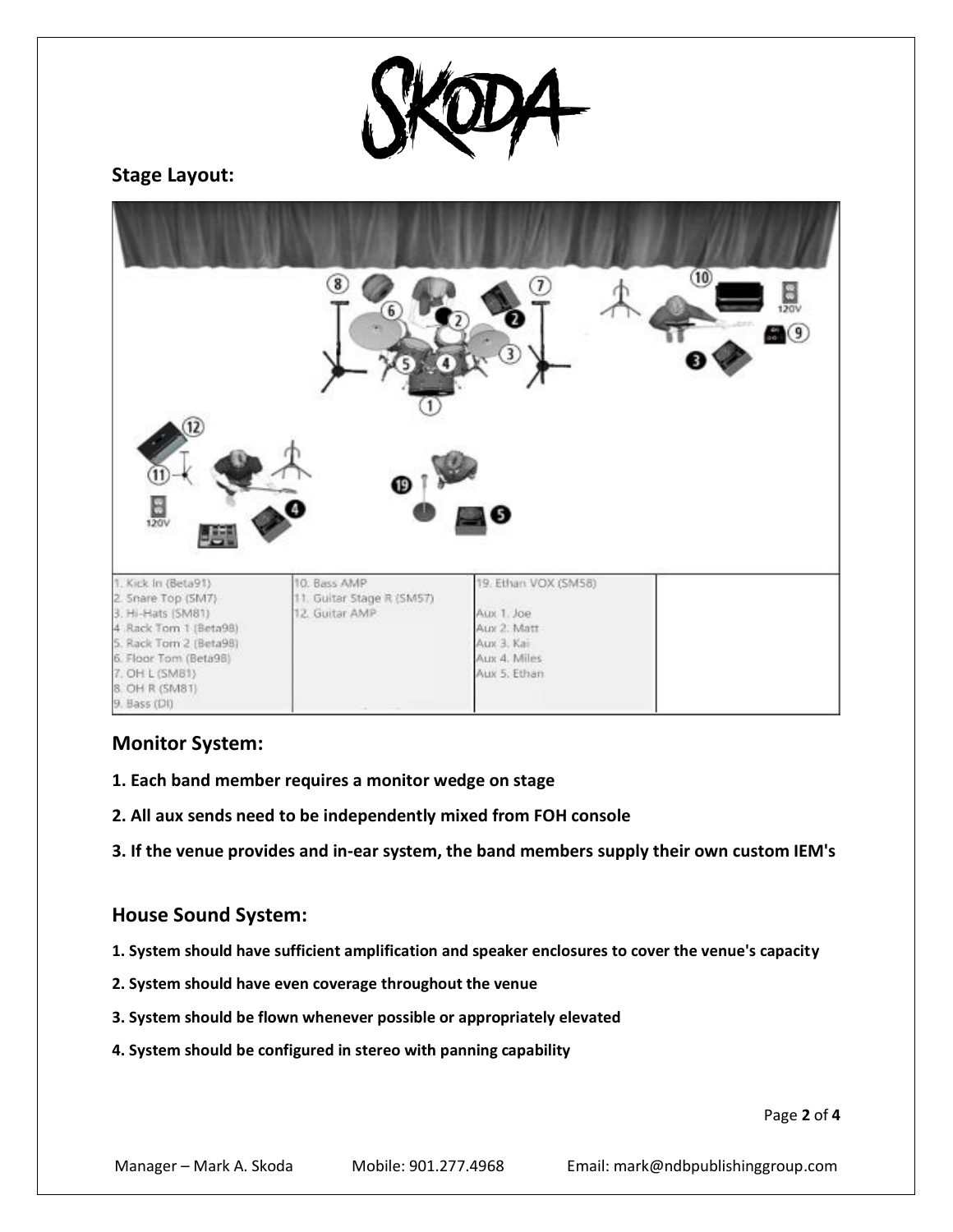

#### **FOH Sound Console:**

**1. Good consoles to include Midas; Presonus; Behringer X32**

- **2. Console to have a minimum 32 channel inputs with 16 AUX sends for monitors and FX**
- **3. Console should be placed front center from the stage and a minimum 60ft from sound system**
- **4. If console Wi-Fi controlled by tablet, console should have a dedicated and secured router**
- **5. System should allow for instrument/vocal recording in WAV format**

## **Sound Check Miscellaneous:**

**The sound, stage and lighting systems must be fully operational prior to band load-in time.**

**Sound check will be scheduled prior to the opening of doors. It shall be limited to no more than one hour to facilitate a proper sound check. Only working personnel will be allowed in the venue during the sound check unless authorized by the band's representative.**

- **\* No changes to the stage will be allowed after sound check**
- **\* Production company shall have enough mic stands and cables for the band**
- **\* Recording of the performance is permitted unless otherwise stated**

## **Input Patch List:**

| <b>Channel</b> | Instrument         | Mic             | <b>Stand</b>           |
|----------------|--------------------|-----------------|------------------------|
| 1              | Kick Out           | Beta 91         | Small Heavy Base Stand |
| 2              | Snare Top          | SM <sub>7</sub> | Clamp                  |
| 3              | Hi-Hats            | <b>SM 81</b>    | <b>Small Stand</b>     |
| 4              | Rack Tom 1         | Beta 98         | Clamp                  |
| 5              | Rack Tom 2         | Beta 98         | Clamp                  |
| 6              | Floor Tom          | Beta 98         | Clamp                  |
| 7              | Overheads Left     | SM 81           | <b>Boom</b>            |
| 8              | Overheads Right    | SM 81           | <b>Boom</b>            |
| 9              | <b>Bass</b>        | DI BSS          | N/A                    |
| 10             | Guitar Stage Right | SM 57           | Small Boom             |
| 11             | Ethan Lead Vox     | <b>SM 58</b>    | <b>Straight Stand</b>  |

Page **3** of **4**